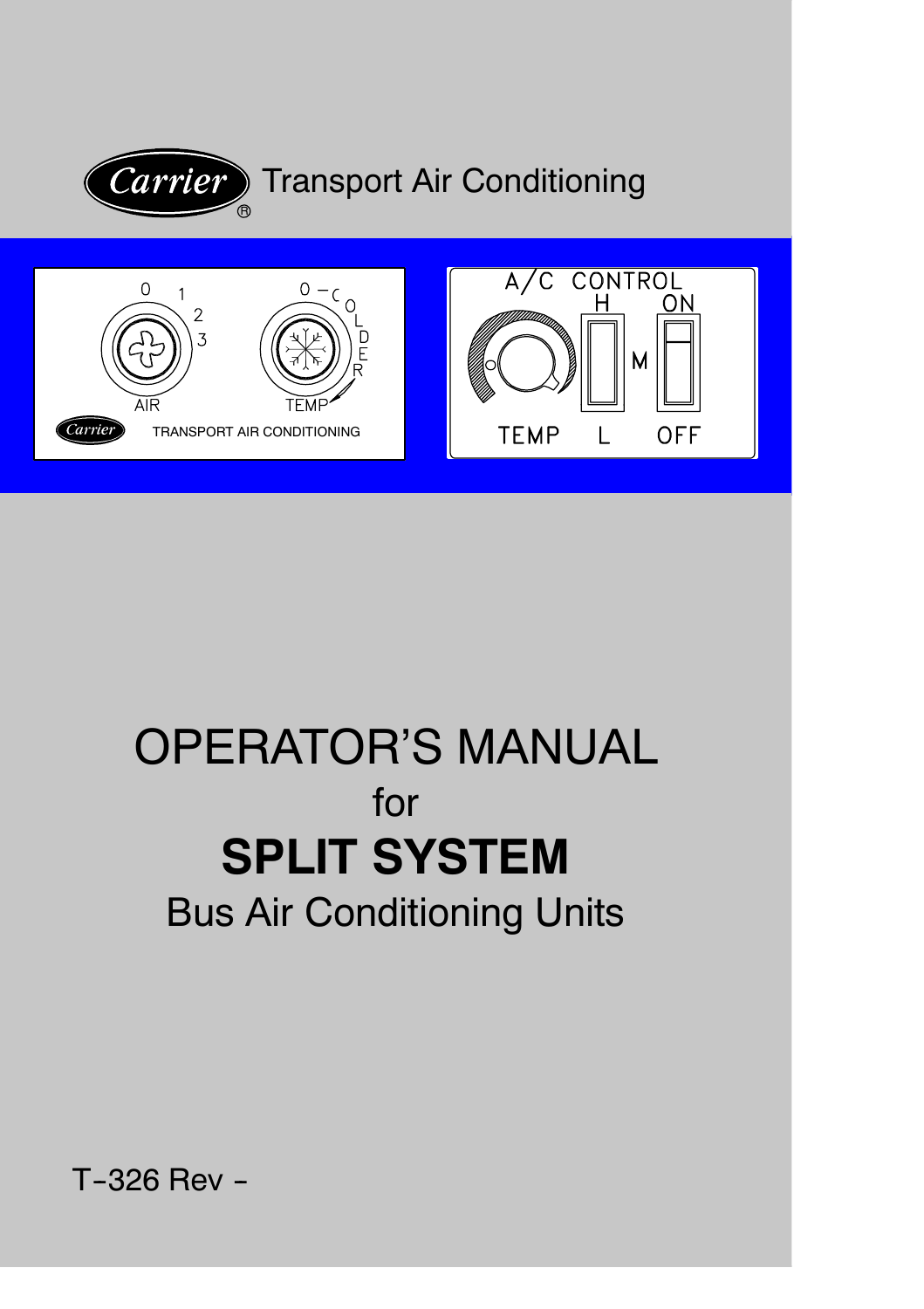

# **OPERATOR'S MANUAL**

## **BUS AIR CONDITIONING UNITS GEN IV & GEN V**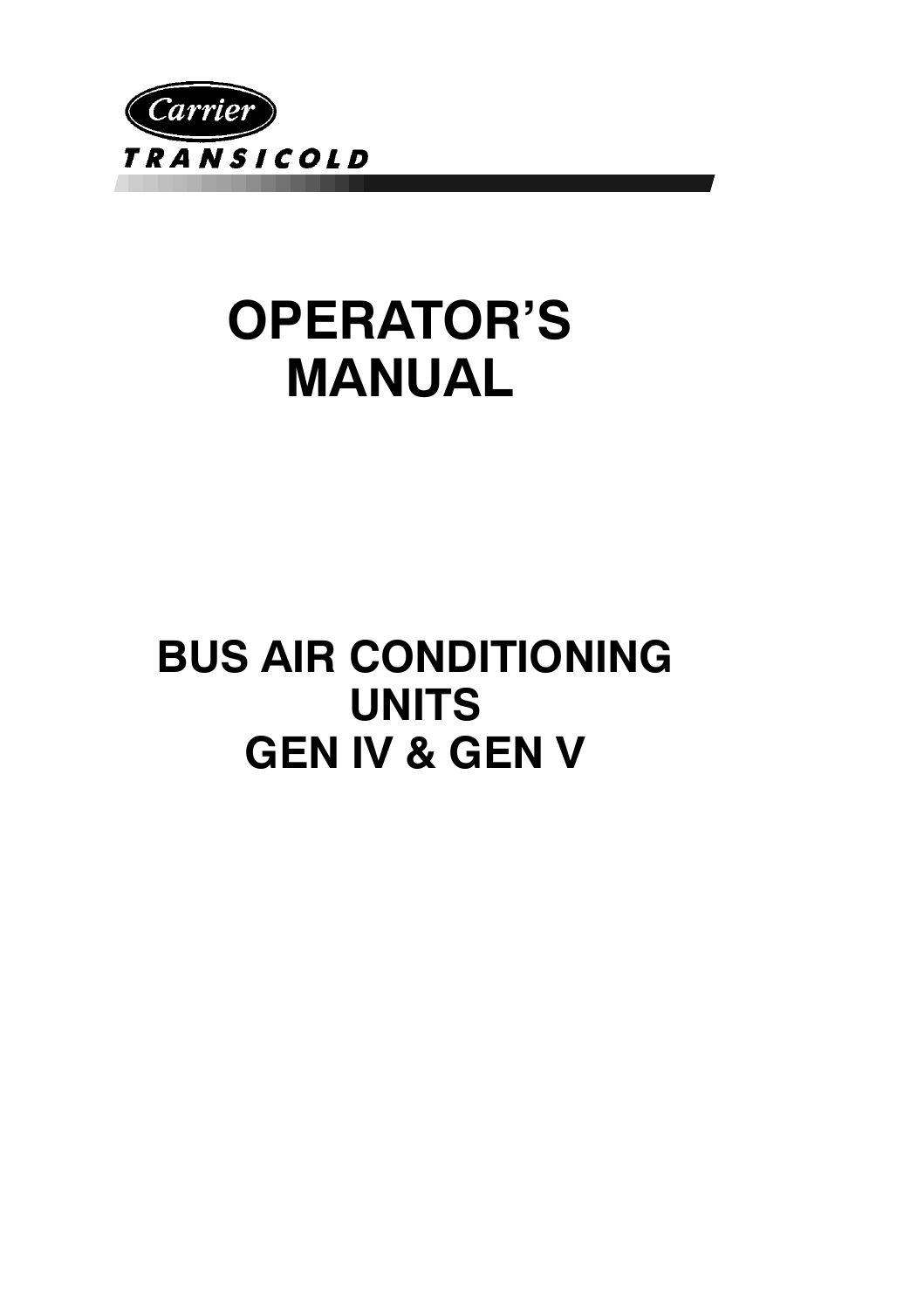#### **CONTENTS**

|                     |                                    | Page                  |  |
|---------------------|------------------------------------|-----------------------|--|
|                     | Introduction                       | 1                     |  |
|                     | Safety                             | З                     |  |
|                     | Unit/System Information            | 4                     |  |
| 11                  | WHAT IS AIR CONDITIONING           | $\boldsymbol{\Delta}$ |  |
| 12                  | SPLIT SYSTEM                       | 4                     |  |
| 1.3                 | SYSTEM DESIGNATIONS                | 4                     |  |
| 14                  | SYSTEM COMPONENTS                  | 4                     |  |
| 1.5                 | MODEL AND SERIAL NUMBER TAGS       | 6                     |  |
| 16                  | SYSTEM REQUIREMENTS LABEL          | 8                     |  |
| Unit Operation<br>9 |                                    |                       |  |
| 21                  | OPERATING INSTRUCTIONS             | 9                     |  |
| 2.2                 | DRIVER'S CONTROL PANEL - STANDARD. | 9                     |  |
| 23                  | DRIVER'S CONTROL PANEL - ELORIDA   | 10                    |  |
| 24                  | PRE-TRIP INSPECTION                | 12                    |  |
|                     | System Maintenance                 | 13                    |  |
| 31                  | Maintenance Schedule               | 13                    |  |
| 3.2                 | Warranty/Service                   | 14                    |  |
| <b>Index</b>        | Index 1                            |                       |  |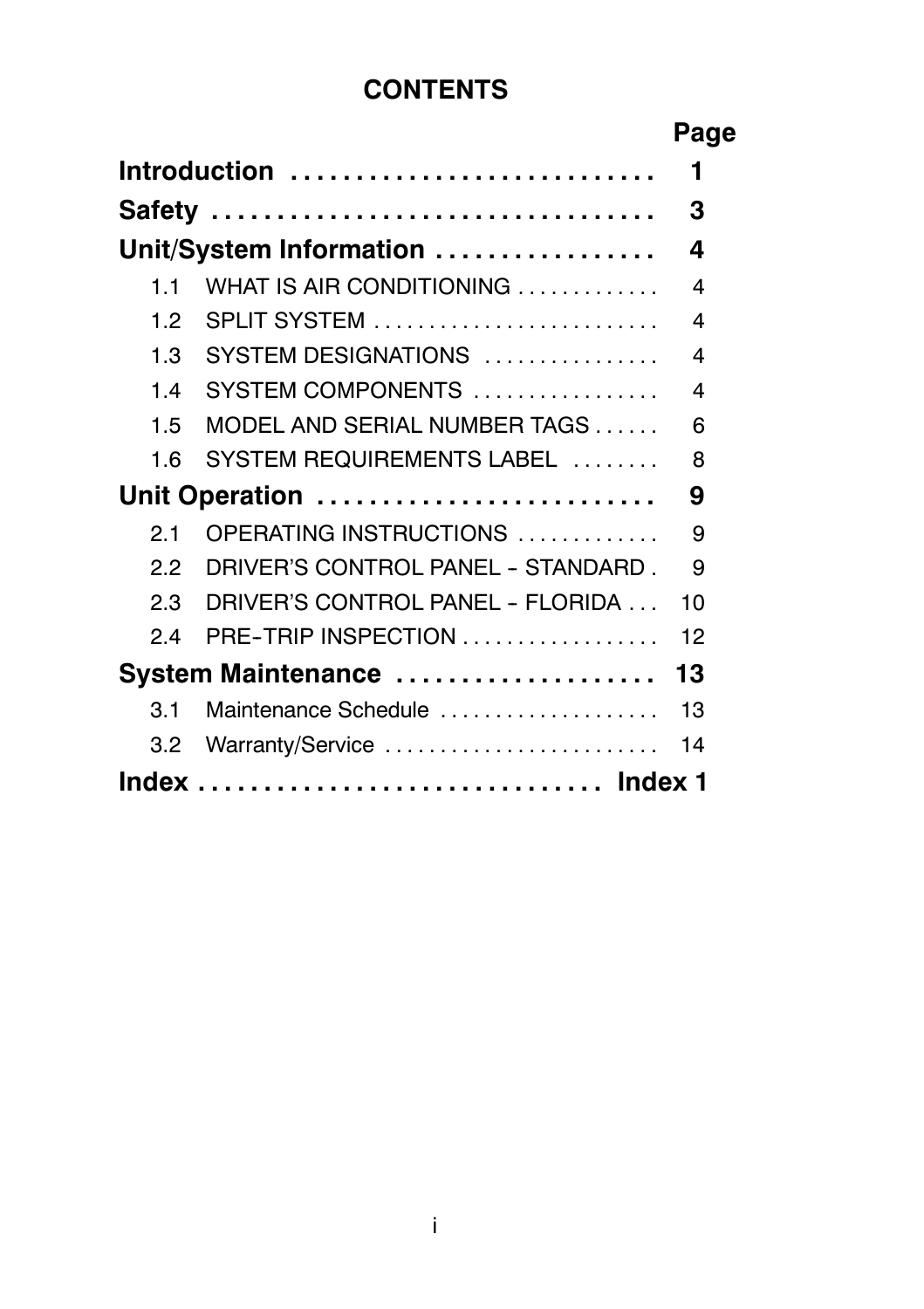### **SPLIT SYSTEM OPERATOR'S MANUAL**

This guide has been prepared for the operator of Carrier Transport Air Conditioning systems. It contains basic instructions for the daily operation of the air conditioning system as well as safety information, and other information that will help you to maintain a comfort level for your self and your passengers. Please take the time to read the information contained in this booklet and refer to it whenever you have a question about the operation of your Carrier Transport Air Conditioning system.

More comprehensive information can be found in the Split System Operation and Service Manual (T-299). This manual can be obtained from your Carrier Transport A/C dealer.

Your air conditioning system has been engineered to provide long, trouble-free performance when it is properly operated and maintained. A comprehensive maintenance program will help to insure that the unit continues to operate reliably. Such a maintenance program will also help to control operating costs, increase the unit's working life, and improve performance.

Some Vehicles may require information from manuals supplied by the vehicle manufacturer or other special equipment suppliers. We urge you to review all these publications carefully. This will help you enjoy safe and trouble-free operation of your vehicle.

When having your unit serviced, be sure to specify genuine Carrier Transicold replacement parts for the highest quality and best reliability.

Carrier Transport Air Conditioning Dealers know your vehicle air conditioning system best and will ensure your complete satisfaction. To find the Dealer nearest you, go to www.transportaircon.carrier.com and click on "Dealer Locator", or refer to the Carrier Bus Stop Dealer Directory (62-10810) or contact the Carrier Transport Air Conditioning Technical Service Hot-Line 1 (800) 450-2211.

At Carrier Transport Air Conditioning, we are continually working to improve the products that we build for our customers. As a result, specifications may change without notice.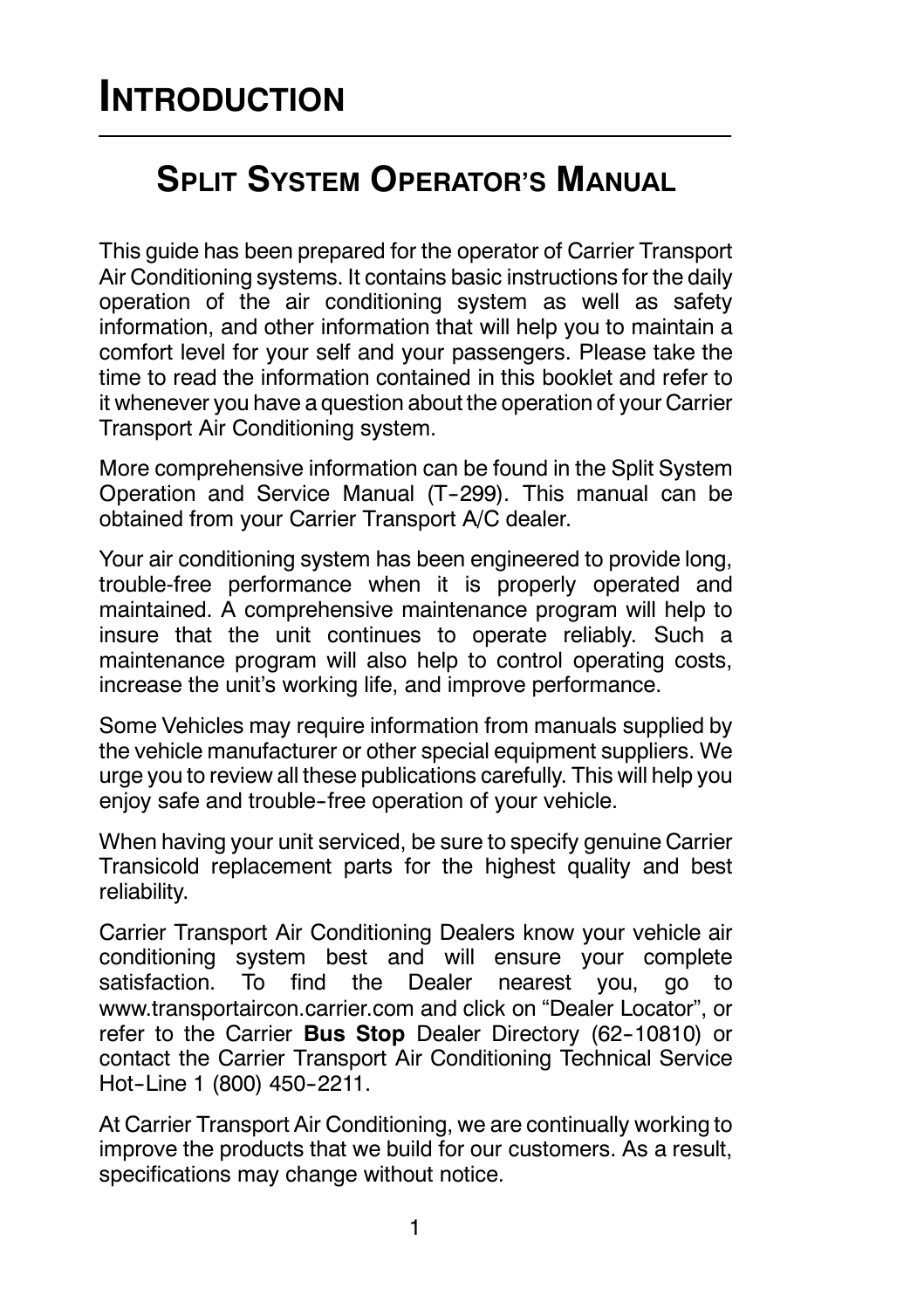Your Carrier Transport Air Conditioning system has been designed with the safety of the operator in mind. During normal operation, all moving parts are fully enclosed to help prevent injury. During all<br>pre-trip inspections, daily inspections, and problem pre-trip inspections, daily inspections, and problem troubleshooting, you may be exposed to moving parts; please stay clear of all moving parts when the unit is in operation.



**Beware of unannounced starting of the unit. The unit may cycle the fans and operating compressor unexpectedly as control requirements dictate. Turn system off and disconnect battery power.**

#### **REFRIGERANT**

The refrigerant contained in the air conditioning system can cause frostbite, severe burns, or blindness when in direct contact with the skin or eyes. For this reason, and because of legislation regarding the handling of refrigerants during system service, we recommend that, whenever your unit requires service of the refrigeration system, you contact your nearest Carrier Transport Air Conditioning authorized dealer for service.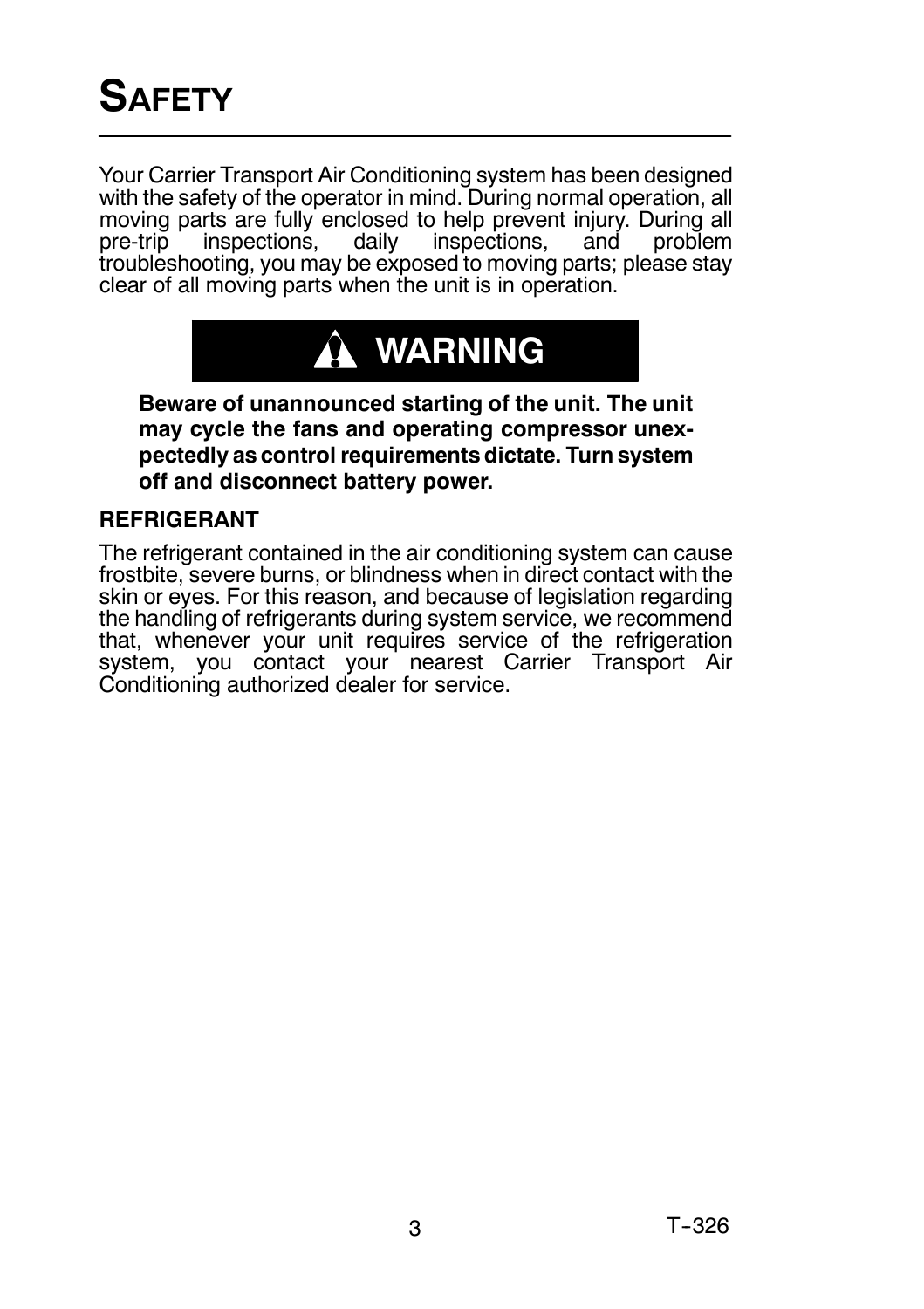#### **1.1 WHAT IS AIR CONDITIONING**

Air Conditioning is the cooling, heating, dehumidification, and filtration of the air within the passenger compartment of a vehicle.

#### **1.2 SPLIT SYSTEM**

A Split System normally includes an Evaporator(s), a Condenser(s) a Compressor(s) and interconnecting refrigerant hoses, fittings, and electrical harnesses and controls. A listing of the system components, along with specific data for each, is provided in Paragraph 1.4.

#### **1.3 SYSTEM DESIGNATIONS**

**Tie-In System -** Is a Carrier evaporator and condenser connected to an existing OEM compressor and dash evaporator. The OEM radiator type condenser is normally removed.

**Max System -** A Carrier system installed along with an existing OEM system. The systems operate independent of each other.

Stand-Alone (Standard) System - All Carrier components installed on a vehicle. These can be either single or dual compressor systems.

#### **1.4 SYSTEM COMPONENTS (Refer To Figure 1-1)**

**Return Air Thermostat/Sensor -** The system may be supplied with a thermostat or thermistor. Both of these devices are temperature sensitive components which when activated, signals the Electro--Magnetic Clutch to engage/disengage. The return air thermostat is normally located in the drivers control panel while the return air thermistor is normally located in the return air flow of the evaporator assembly.

**Electro-Magnetic Clutch -** The Electro-Magnetic clutch controls the operation of the compressor. When engaged, the compressor circulates refrigerant and provides cooling.

**Compressor -** The compressor is a belt driven, high-pressure pump, which circulates the refrigerant through the evaporator and condenser . The operation of the compressor is controlled by the Electro--Magnetic clutch.

**Condenser -** The condenser is normally located in the skirt or on the roof of the vehicle. Its primary function is to reject heat, which was transferred to the refrigerant by the evaporator from the passenger compartment of the vehicle.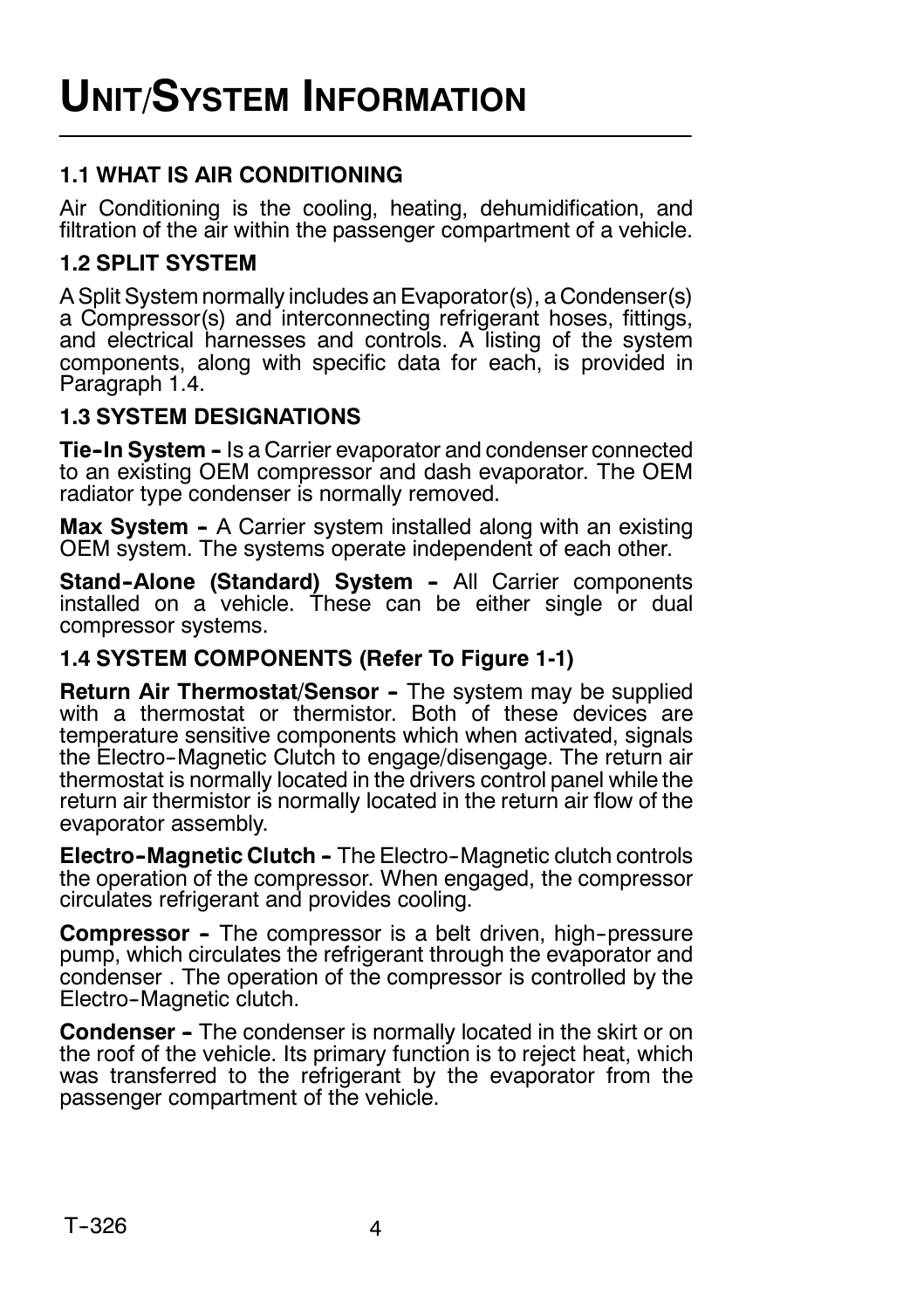

- 5. Filter Dryer/Sight Glass Assembly
- freeze--up thermostat)
- 10. Suction Line

#### **Figure 1-1 Component Locations**

**Filter/Dryer -** The filter/dryer removes moisture and particulate matter from the refrigerant.

**Expansion/Block Valve -** Meters the refrigerant flow into the evaporator coil. The majority of the Gen 4 (Excel) and all Gen 5 systems use a nonadjustable block valve with an 8° F superheat setting, which is preset at the factory. If you feel there is a problem with the block valve, do not attempt to adjust the valve, if needed, it should be replaced by an authorized Carrier Transport A/C service center.

**Evaporator -** The evaporator is located in the interior of the vehicle. Its primary function is to transfer heat contained in the passenger compartment air, into the refrigerant, which is circulated by the compressor, through the evaporator coil. During this process the air is also filtered and dehumidified.

**Resistor -** Resistors are used to control the speeds of the permanent magnet evaporator blower motors.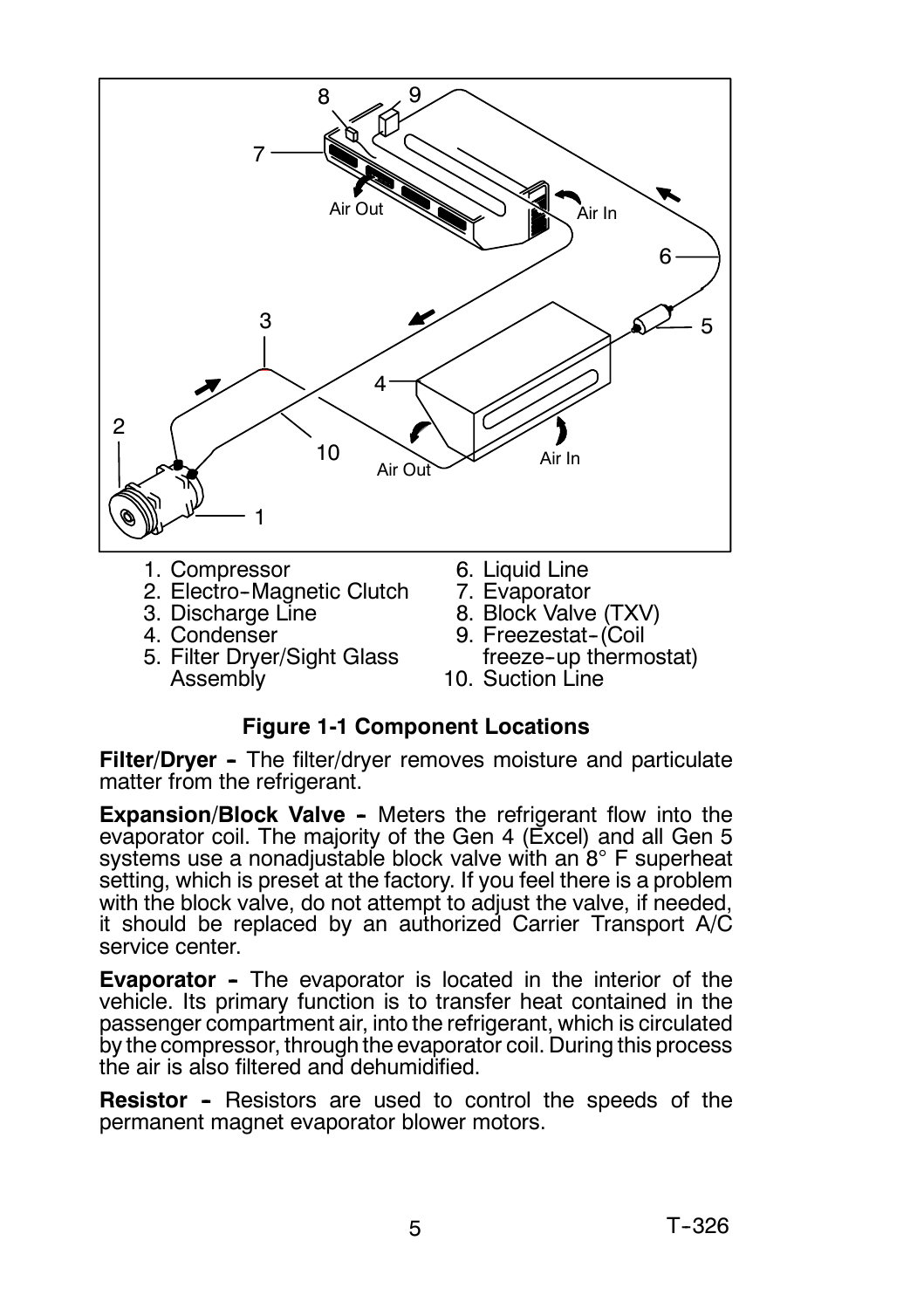**Pressure Switch -** The systems use high and low pressure switches wired in series to control the power circuit of the compressor clutch relay. If either pressure switch opens, interrupting the circuit to the clutch relay, the operation of the compressor will stop. When conditions return to normal the switch will automatically reset and the compressor will resume operating. The switches are non-adjustable.

**Freeze-Up Thermostat -** Freeze-up thermostats are used to prevent ice formation on the evaporator coil, which is an indication that liquid refrigerat is getting back to the compressor. Carrier Transport Air Conditioning systems use a freeze thermostat (freezestat) wired in series with the system pressure switches and thermostat/thermistor to control the operation of the compressor clutch.

**Refrigerant -** A refrigerant is a material that is used to move heat from the passenger compartment to the outside air. It is a substance that gives up heat by condensing at high temperature and pressures and absorbs heat by evaporating at low temperatures and pressures. The heat transfer properties exhibited when refrigerant changes state is the foundation of the refrigerant cycle.

#### **1.5 MODEL AND SERIAL NUMBER TAGS**

In order to identify the air conditioning components you have, you will need to know the model number and serial number. All Carrier Transport Air Conditioning evaporators, condensers and compressors have a model/serial number tag located on the assembly. See Figure 1-2 for skirt mounted condenser data tag location, Figure 1-3 for the CM-7/11 rooftop condensers data tag location, Figure 1-4 for GEN 4 (Excel) evaporator data tag location and Figure 1-5 for GEN 5 evaporator data tag location. Knowing these locations and the information on the data tags will aid you in identifying the correct service procedures.



**Figure 1-2 Skirt Mounted Condensers**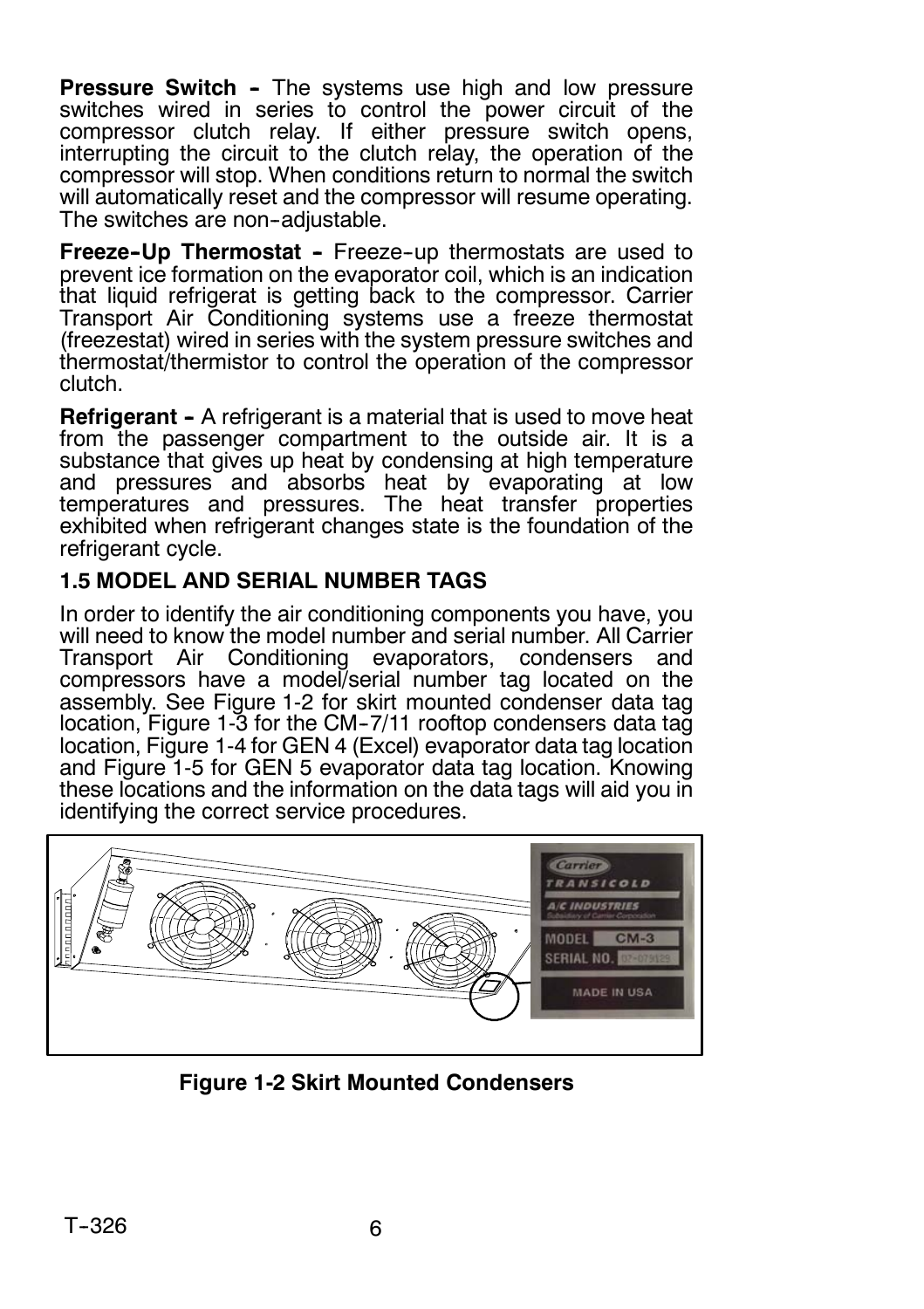

**Figure 1-3 Roof Mounted Condensers**



**Figure 1-4 Rear/Side Mounted Gen IV Evaporators**

#### **NOTE**

The EM--9 evaporator data tag is located on the side of the evaporator assembly, not between the blower assemblies.



**Figure 1-5 Rear/Side Mounted Gen V Evaporators**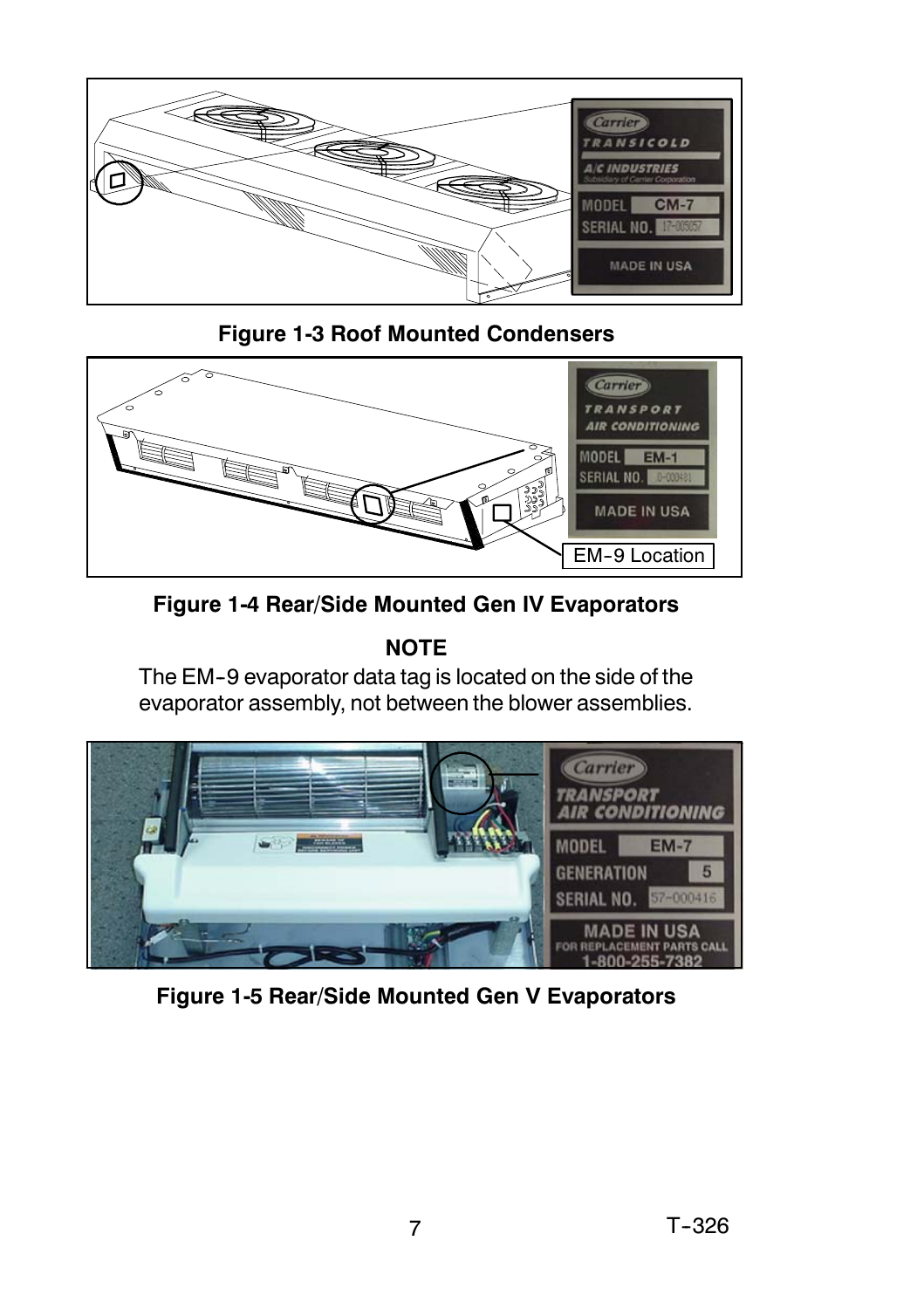#### **1.6 SYSTEM REQUIREMENTS LABEL**

The system requirements label (See Figure 1-6) is conveniently located within the vehicle's engine compartment. This label, when properly completed by the installer, will givethe servicingtechnician the refrigerant and oil charge(s), evaporator(s), condenser(s), and compressor(s) serial numbers, the drive belt(s) number, mount kit number, the date of installation and the installer.

| AIR CONDITIONING SYSTEM                                           | SERVICE 1-800-450-2211<br>1-800-255-7382<br><b>PARTS</b> |
|-------------------------------------------------------------------|----------------------------------------------------------|
| SER. NOS. COMP. #1 CO90833                                        | #2090936                                                 |
| EVAP. #1 51-004120 #2 51-004148                                   | $#3 =$                                                   |
| COND. #1 <i>02-480182</i> #202-080188                             |                                                          |
| REFRIGERANT TYPE R- $\sqrt{3}\frac{\mu}{4}a$ #1-QTY. 5 LBS. 5 OZ. | #2-QTY.J LBS. 7 OZ.                                      |
| OIL TYPE PAG - SANDEN #1-QTY. 11 OZ. #2-QTY.180Z.                 |                                                          |
| BELT NO. CURB SIDE 12455                                          | <b>MOUNT KIT NO.</b>                                     |
| BELT NO. ROAD SIDE 601-222                                        | $050 - 169$                                              |
| INSTALLER THE BUS CO.                                             | DATE $11 - 22 - 05$                                      |

**Figure 1-6 System Requirement Label**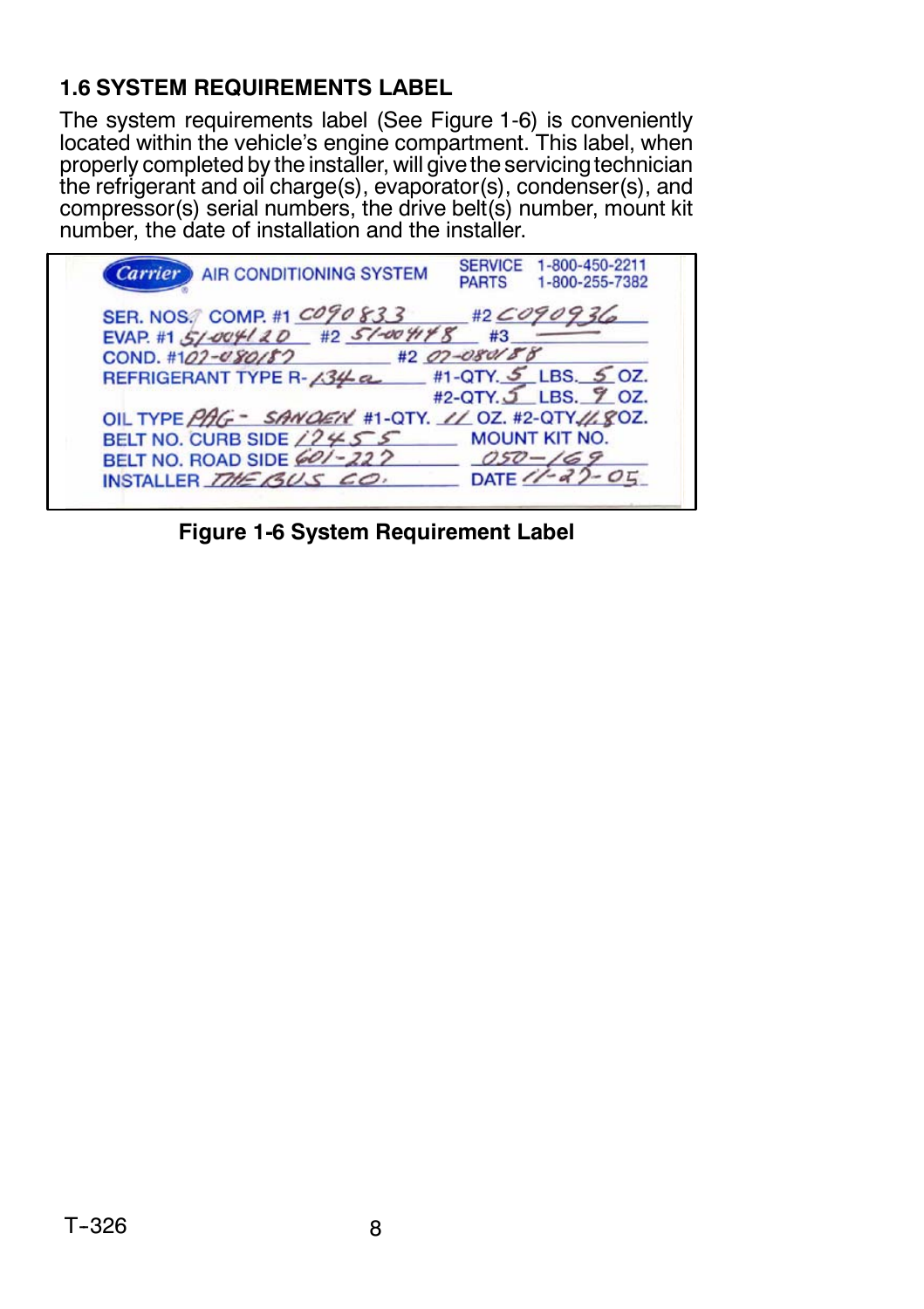#### **2.1 OPERATING INSTRUCTIONS**

Before attempting to operate the system, power must be available from the vehicle battery. If the engine is not running, start the engine. Most systems will not operate unless a signal is received to the controller from the vehicle ignition.

Carrier Transport Air Conditioning system's can be supplied with two different type manual controls. the Standard Manual Control and the Florida Control



- 2 Nameplate (Switch
- Mounting) 3 Thermostat Control
- (3 Speed or Variable) 5 Ambient Air Sensor (Thermostat)

#### **Figure 2-1 Drivers Control Panel - Standard 2.2 DRIVER'S CONTROL PANEL - STANDARD**

The standard Drivers Control Panel (See Figure 2-1), consists of an evaporator fan speed switch (three speed or variable) and an adjustable thermostat. The drivers control panel is normally located within easy reach of the driver. On larger bus applications there could be two separate air conditioning system driver control panels. One for each system.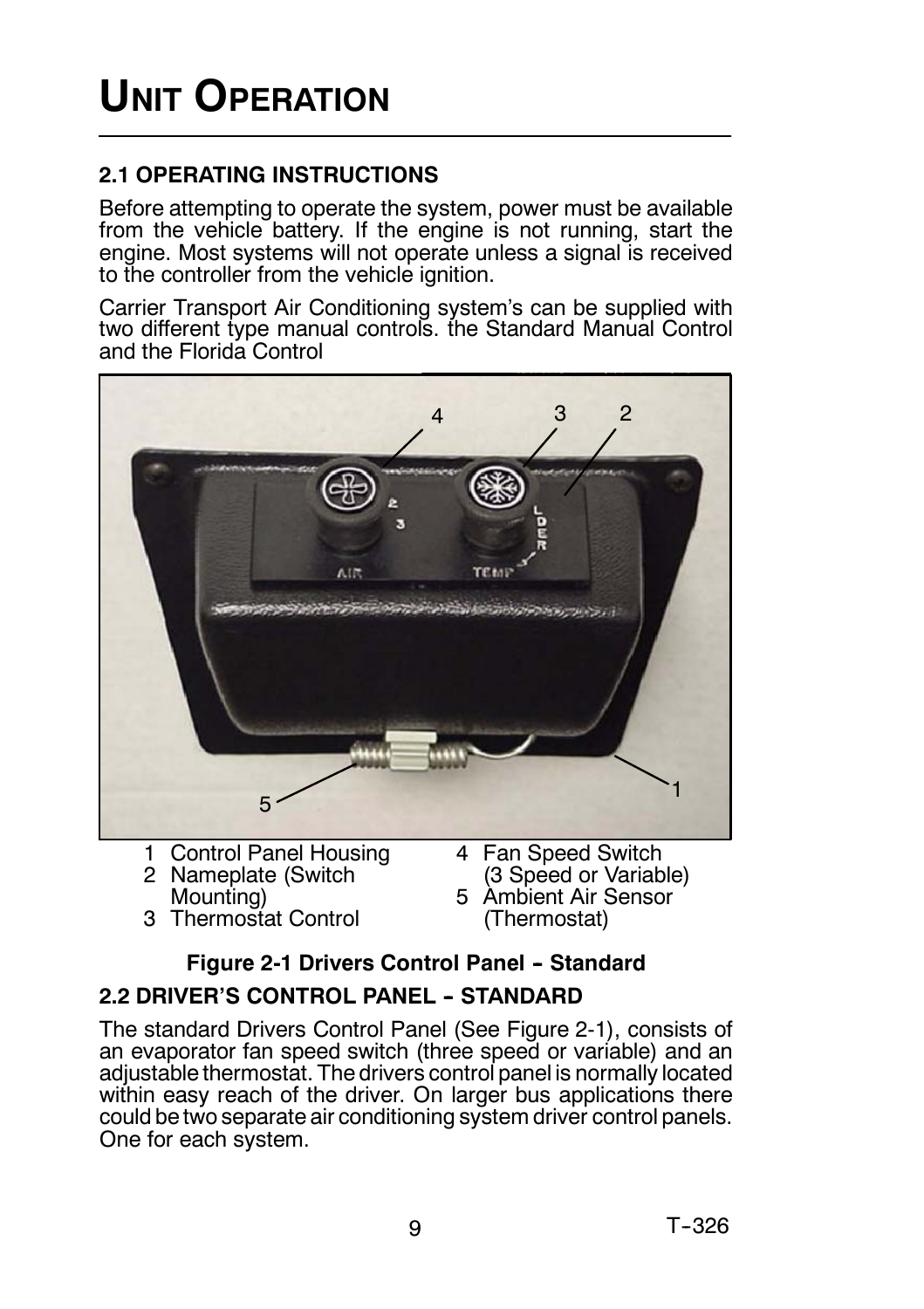There will be some applications where the switch mounting plate, thermostat and fan speed switch are mounted in the drivers area without the control panel housing.

On other applications the vehicle manufacturer (OEM) will supply different type controls for the air conditioning system. Refer to OEM technical manual for operating instructions.

#### **2.2.1 Fan Speed Switch (three speed or variable)**

Turning this switch clockwise will energize the evaporator and condenser fan motors. The compressor clutch will also be energized if the thermostat calls for cooling (see thermostat control operation).

**Three Speed -** The standard fan speed switch has four settings, Off (0), Low (1), Medium (2), and High (3) speed operation. This switch controls the operation of the system and the evaporator blower(s) by energizing the appropriate circuits and relays located on the electrical control panel.

**Variable Speed -** Certain applications may be fitted with a variable speed control switch instead of the standard three speed switch. This switch controls the speed of the evaporator motors by varying the supply voltage.

#### **2.2.2 Thermostat Control**

The thermostat controls the temperature within the passenger compartment by switching system components on and off.

Rotate the potentiometer switch knob to the right (clockwise) for maximum cooling. Rotate the potentiometer switch knob to the left (counterclockwise) for less cooling.

#### **2.3 DRIVER'S CONTROL PANEL -- FLORIDA (TEMPCON)**

This control panel (See Figure 2-2) is normally used in school buses located within the state of Florida, but not limited to that area. This controller is wired to an electrical control board.

The controller consists of:

- a. ON/OFF Switch
- b. Fan Speed Switch
- c. Potentiometer
- d. In--Line Fuse (Behind Controller)

#### **2.3.1 ON/OFF Switch**

Power is supplied to the controller, through an in-line fuse (see Figure 2-3) from a 12 VDC ignition source originating from the vehicle. The controller will not operate until the ignition switch is activated.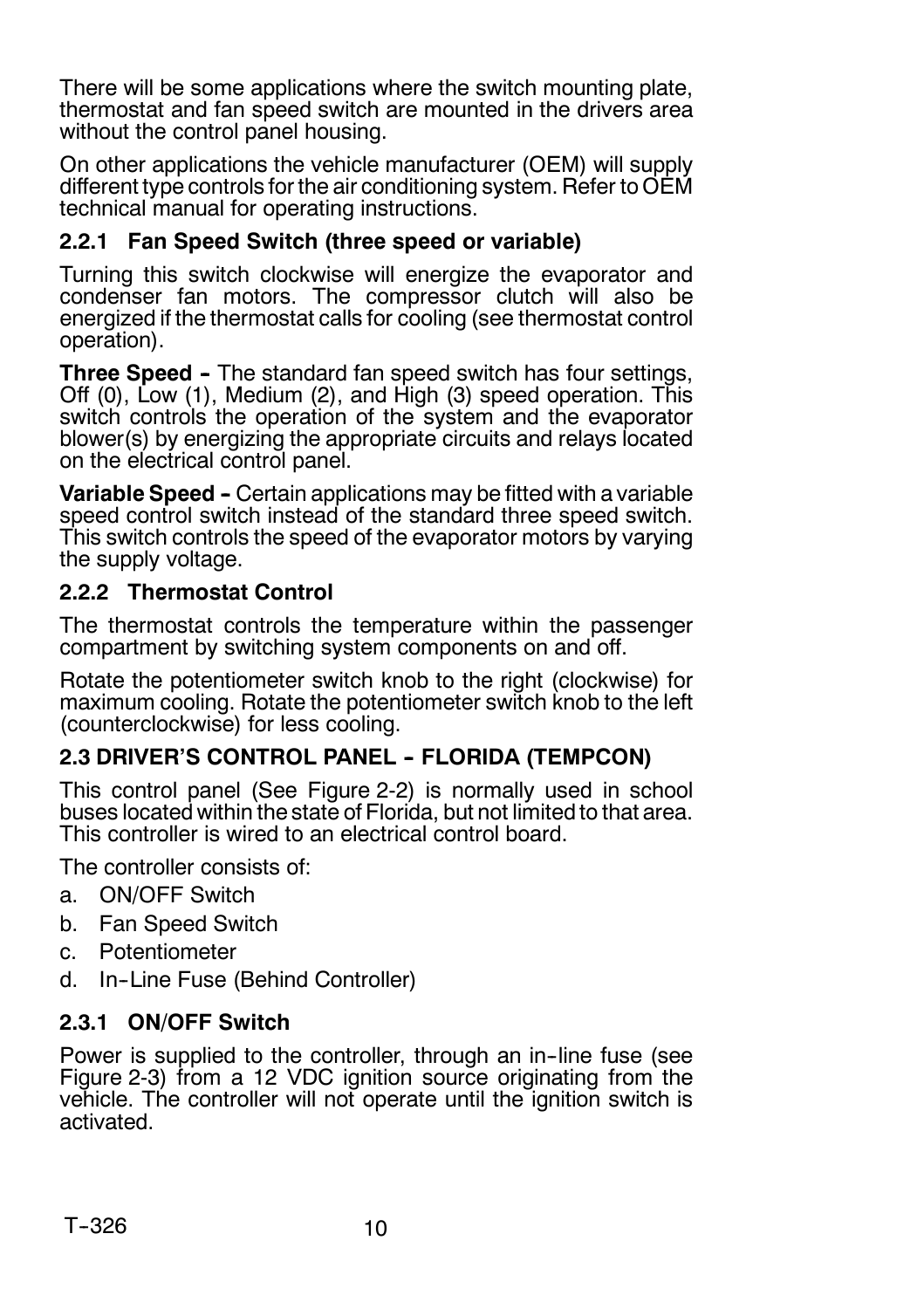Move the ON/OFF switch to the ON position. A green light will illuminate indicating that the controller has power. At the same time the evaporator fans will operate in either Low, Medium or High speed, depending on the Fan Speed switch location.



- 1 Face Plate
- 2 Green Light<br>3 Rocker Swite
- 3 Rocker Switch, 2 Position, ON/OFF<br>4 Rocker Switch 3 Position 1 OW-ME
- 4 Rocker Switch, 3 Position, LOW-MED-HIGH<br>5 Thermostat Control (Potentiometer)
- 5 Thermostat Control (Potentiometer)

#### **Figure 2-2 Switch Assembly (TEMPCON)**

#### **2.3.2 Fan Speed Switch - 3 Speed**

The evaporator fan speeds can be adjusted by pushing the rocker switch to the desired position:

- a.  $H = High Speed$
- $b. \quad M = \text{Median}$  Speed
- c.  $L = Low Speed$

When the evaporator fan speed switch is positioned at the desired speed, a signal is sent to the corresponding fan speed relay located on the electrical circuit board.

#### **2.3.3 Thermostat Control**

The thermostat control potentiometer has an operating range of 60 to 85 degrees F.

Rotate the potentiometer switch knob to the right (clockwise) for maximum cooling. Rotate the potentiometer switch knob to the left (counterclockwise) for less cooling.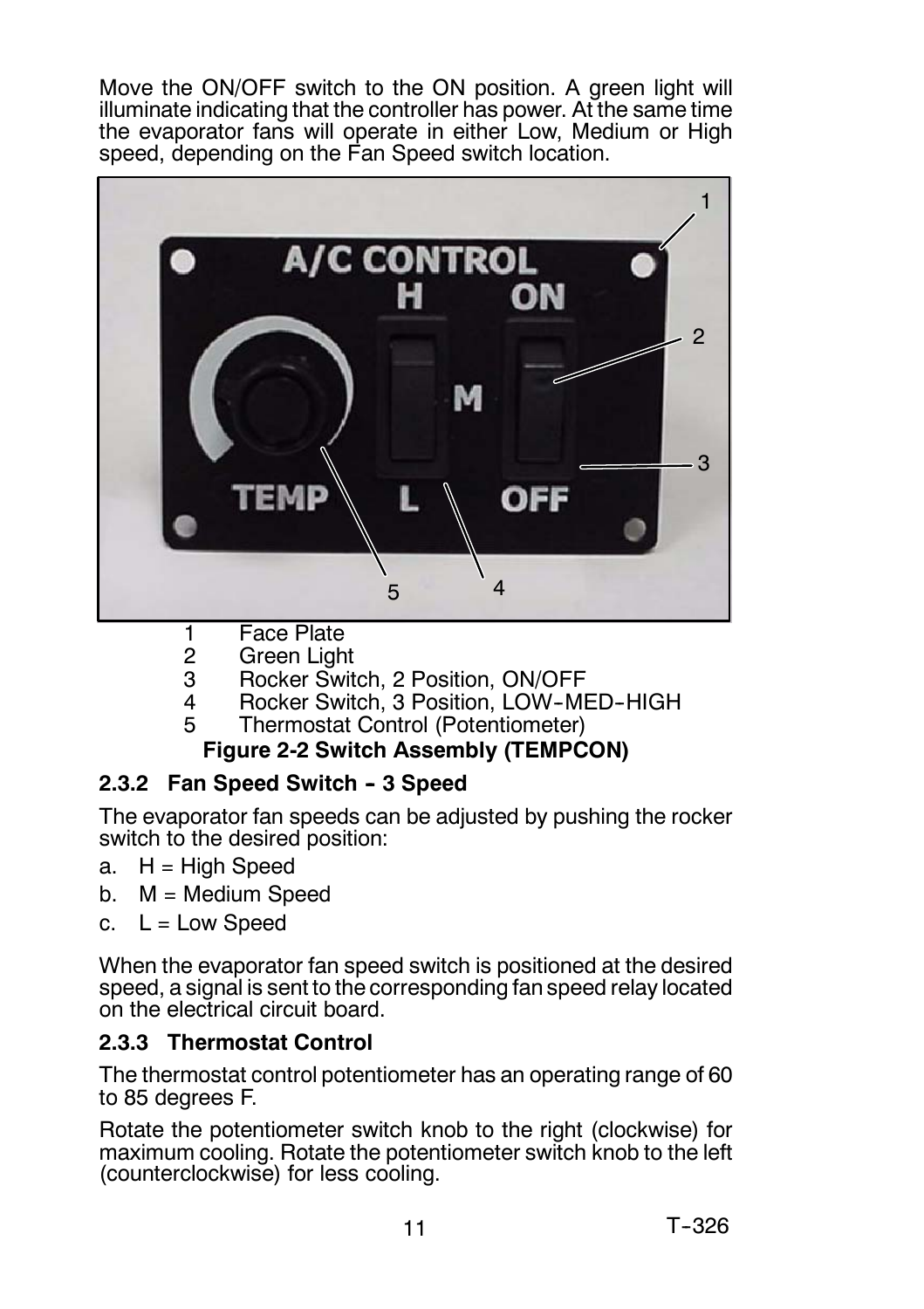

**Figure 2-3 In--Line Fuse & Holder (3 Amp)**

#### **2.3.4 In--line Fuse**

The controller is protected by a 3 Amp ATO type in-line fuse (Figure 2-3). To replace the fuse do the following:

- a. Make sure ignition power is off.
- b. Grasp fuse cover at finger grips and lift off cover.
- c. Remove fuse and check if fuse is defective.
- d. Replace if needed.
- e. Push fuse cover back on to in-line holder.
- f. Restore ignition power and place ON/OFF switch to ON.

#### **2.4 PRE--TRIP INSPECTION**

After starting system operation, allow system to stabilize for ten to fifteen minutes and check for the following:

- 1. Listen for abnormal noises from the vehicle engine, evaporator and condenser areas.
- 2. Ensure evaporator and condenser fans are operating.
- 3. Ensure water is not dripping from the evaporator or air ducts.
- 4. Check for reduced airflow. This is normally caused by dirty or clogged evaporator filters.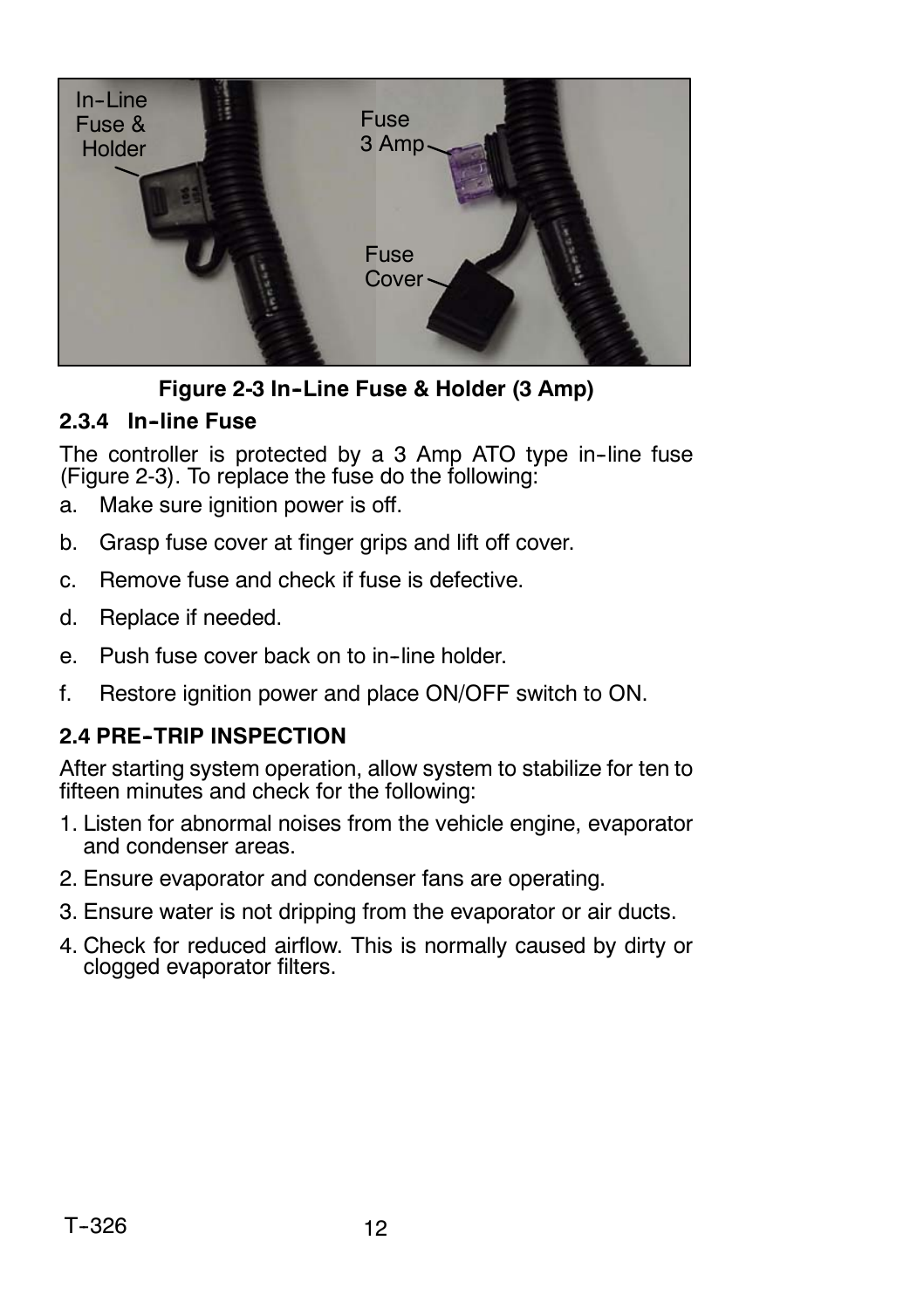#### **3.1 MAINTENANCE SCHEDULE**

| <b>SYSTEM</b>                   |                                   |                                                                                                                                                                                                                                                                                                                                                                                                                                     |  |  |  |  |
|---------------------------------|-----------------------------------|-------------------------------------------------------------------------------------------------------------------------------------------------------------------------------------------------------------------------------------------------------------------------------------------------------------------------------------------------------------------------------------------------------------------------------------|--|--|--|--|
| ON                              | <b>OFF</b>                        | <b>OPERATION</b>                                                                                                                                                                                                                                                                                                                                                                                                                    |  |  |  |  |
|                                 | a. Daily Maintenance              |                                                                                                                                                                                                                                                                                                                                                                                                                                     |  |  |  |  |
| X                               | X.<br>X                           | Pre-trip inspection - after starting. (Refer to para-<br>graph $2.4$ )<br>Check tension and condition of drive belts.                                                                                                                                                                                                                                                                                                               |  |  |  |  |
| b. Weekly Maintenance           |                                   |                                                                                                                                                                                                                                                                                                                                                                                                                                     |  |  |  |  |
|                                 | X.<br>X                           | Perform daily inspection<br>Check condenser, evaporator coils and return air<br>filters for cleanliness                                                                                                                                                                                                                                                                                                                             |  |  |  |  |
| c. Monthly Maintenance          |                                   |                                                                                                                                                                                                                                                                                                                                                                                                                                     |  |  |  |  |
| X                               | X<br>$_{\rm X}^{\rm X}$<br>X<br>X | Perform weekly inspection<br>Clean or replace Evaporator return air filters<br>Inspect Condenser coil fins - Clean when neces-<br>sarv<br>Inspect refrigerant hoses and fitting connections.<br>Inspect electrical harness and connections<br>Check battery voltage - System operates efficiently<br>at 13.5 volts                                                                                                                  |  |  |  |  |
| d. Quarterly Inspection         |                                   |                                                                                                                                                                                                                                                                                                                                                                                                                                     |  |  |  |  |
| $\frac{\mathsf{x}}{\mathsf{x}}$ | x<br>X<br>$\times$<br>x           | Inspect Evaporator(s) coil fins (heater coil if<br>installed) Clean if needed.<br>Check blower operation.<br>Check current draw and voltage of system compo-<br>nents including fan motors.<br>Check that all compressor mounting brackets and<br>hardware are tight. Tighten and torque to proper<br>specifications.<br>Check hose and harness under vehicle for proper<br>support and protection<br>Check Evaporator drain lines. |  |  |  |  |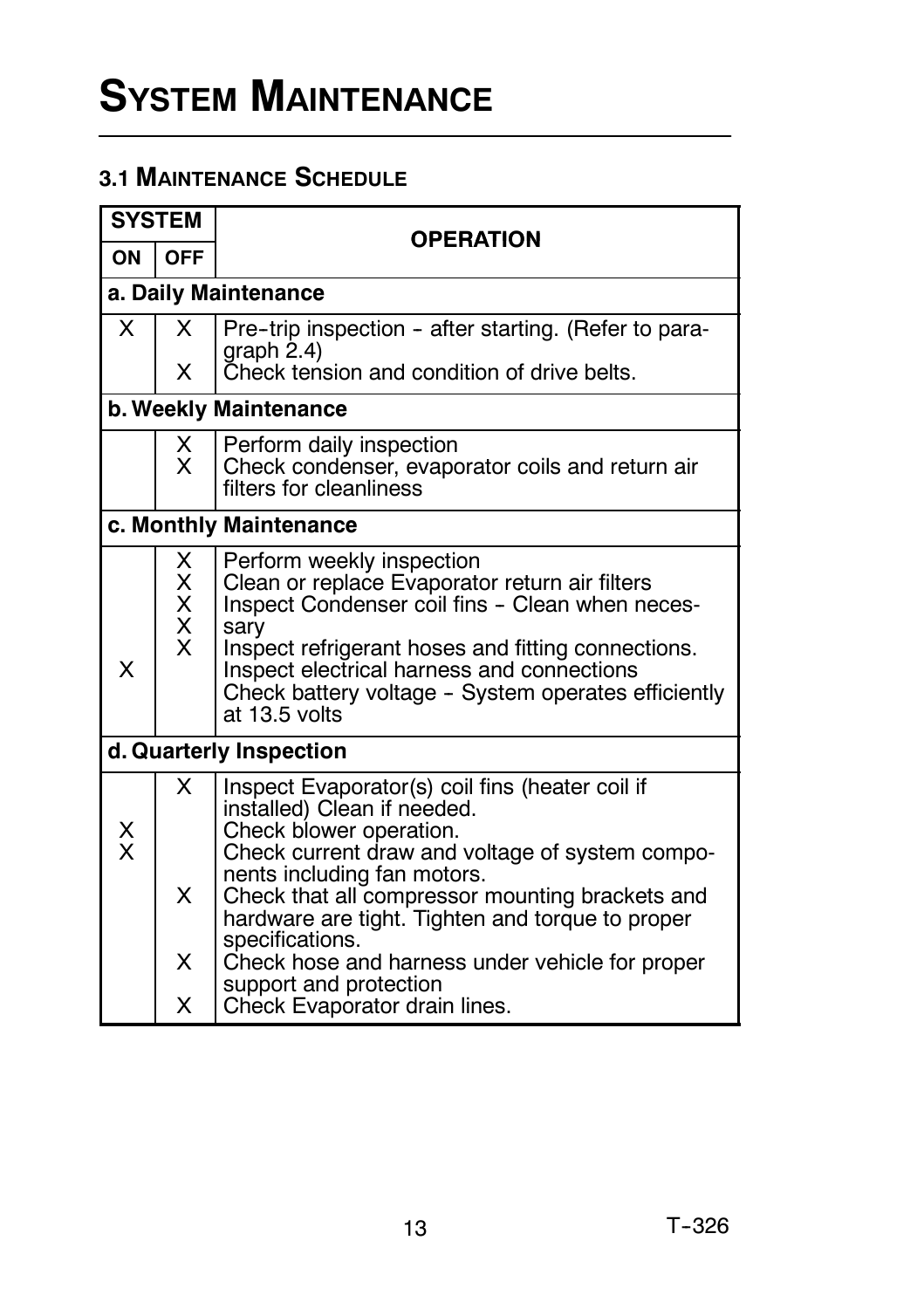| <b>SYSTEM</b> |                                           |                                                                                                                                                                                                                                                                                                                                         |  |  |  |  |
|---------------|-------------------------------------------|-----------------------------------------------------------------------------------------------------------------------------------------------------------------------------------------------------------------------------------------------------------------------------------------------------------------------------------------|--|--|--|--|
| ON            | <b>OFF</b>                                | <b>OPERATION (Continued)</b>                                                                                                                                                                                                                                                                                                            |  |  |  |  |
|               | e. Semi-Annual Inspection and Maintenance |                                                                                                                                                                                                                                                                                                                                         |  |  |  |  |
| $\frac{x}{x}$ | X.<br>X<br>X<br>X<br>X                    | Check system pressures.<br>Check refrigerant in sight glass.<br>Check element in the the sight glass. (Green is dry<br>- Yellow is wet)<br>Inspect condenser fan blades.<br>Open bus heater valves (In winter).<br>Close bus heater valves (In spring).<br>Remove or install optional condenser winter guard<br>kit.                    |  |  |  |  |
|               | f. Annual Inspection and Maintenance      |                                                                                                                                                                                                                                                                                                                                         |  |  |  |  |
| X             | X.<br>X.<br>$_{\rm X}^{\rm X}$            | Inspect electrical panel and terminals. Clean if<br>needed with a high-grade cleaner specifically for-<br>mulated for this purpose.<br>Inspect Evaporator drain pan. (Clean if needed)<br>Check pressure switch operation.<br>Check evaporator roof mounting and sealing.<br>Check condenser mounting, fan guards, and<br>screen/grill. |  |  |  |  |

#### **3.2 WARRANTY/SERVICE**

Thank you for choosing a Carrier Transport Air Conditioningsystem for your vehicle. We want to assure you of our continuing interest in your pleasure and satisfaction with your air conditioning system. Remember, if you have a question or concern and need help, contact your nearest Transport Air Conditioning Dealer.

To find the Carrier Transport Dealer nearest you, go to www.transportaircon.carrier.com and click on "Dealer Locator", or refer to the Carrier Bus Stop Dealer Directory (62-10810), or contact the Carrier Transport Air Conditioning Technical Service Hot-Line 1 (800) 450-2211. for the center nearest you.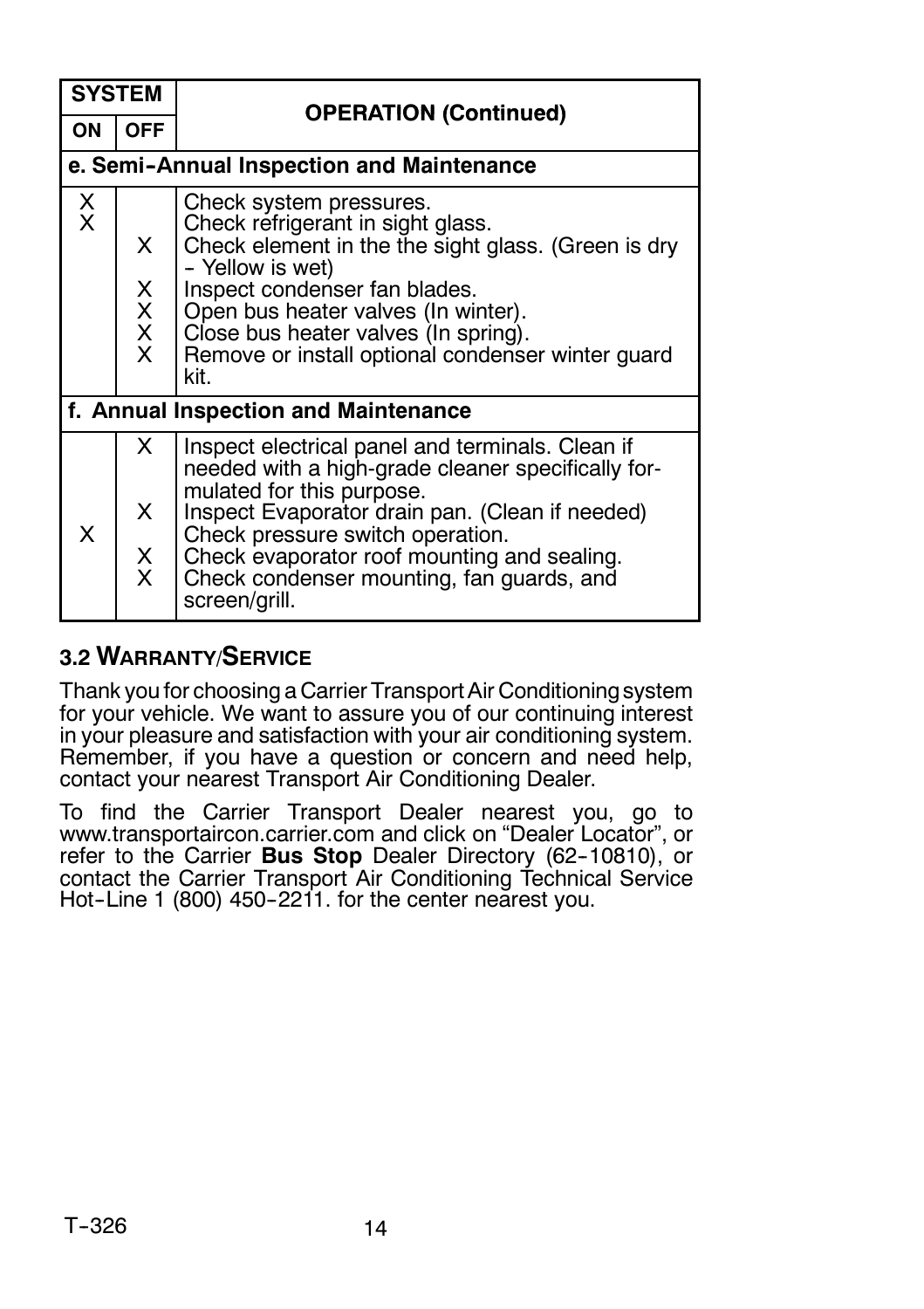## **INDEX**

# **C**

Clutch - Electro-Magnetic, 4 Compressor, 4 Condenser, 4 Control Panel - Florida, 10 Control Panel - Standard, 9

### **E**

Evaporator, 5

### **F**

Filter/Dryer, 5 Fuse, In-Line, 12

## **I**

Introduction, 1

### **M**

Maintenance Schedule, 13 Max System, 4 Model Tag, 6

### **O**

Operating Instructions, 9

### **P**

Pre-Trip Inspection, 12

## **R**

Refrigerant, 3, 6 Resistor, 5

### **S**

Safety, 3 Sensor - Return Air, 4 Serial Tag, 6 Split System, 4 Stand-Alone System, 4 Switch - Fan Speed, 10, 11 Switch - ON/OFF, 10 Switch - Pressure, 6 System Components, 4 System Designations, 4 System Maintenance, 13 System Label, 8

## **T**

Thermostat - Freeze-Up, 6 Thermostat - Return Air, 4 Thermostat Control, 10, 11 Tie-In System, 4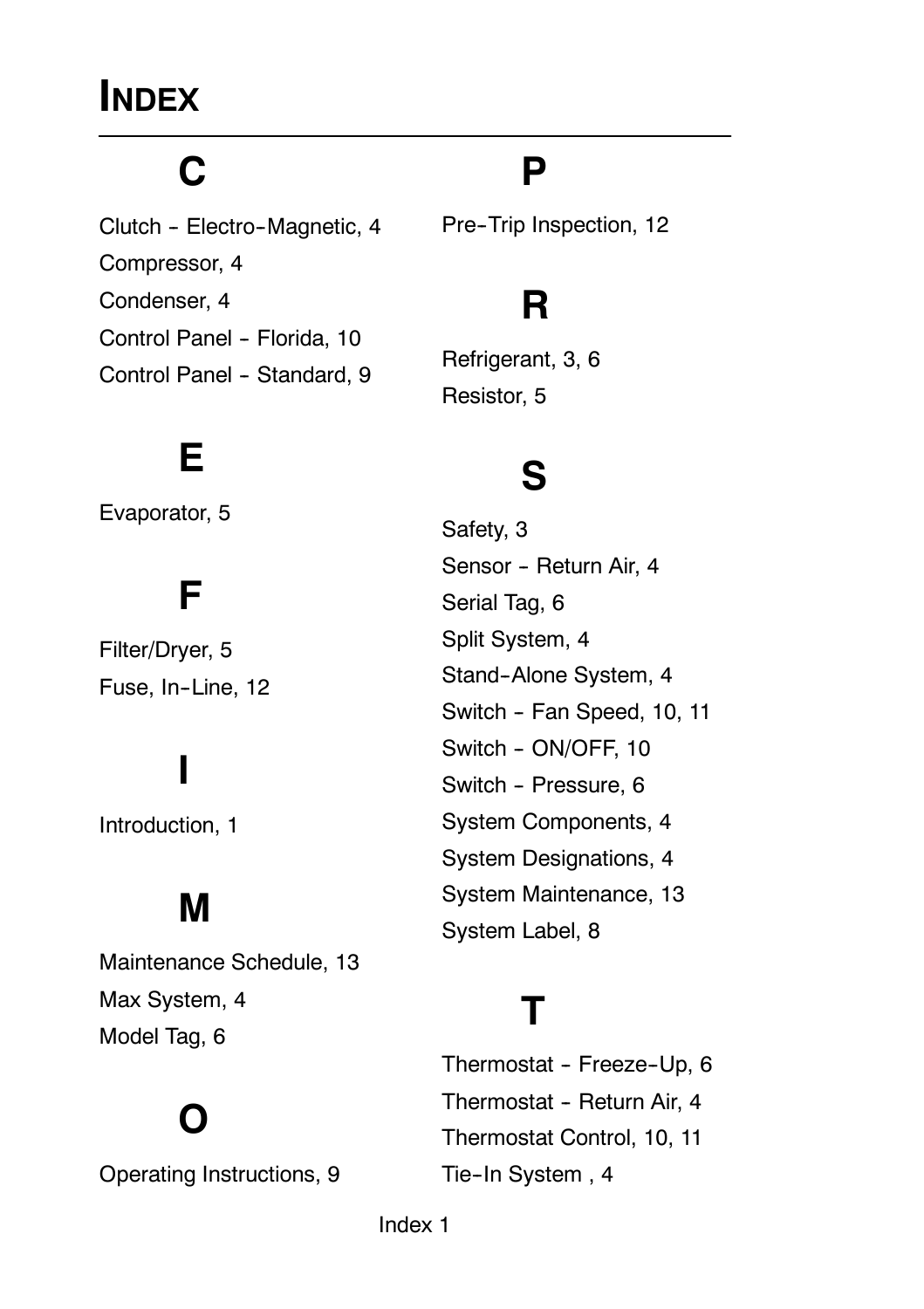## **INDEX (CONTINUED)**

## **U**

Unit Information, 4 Unit Operation, 9

## **V**

Valve - Expansion/Block, 5

## **W**

Warranty/Service, 14 What Is Air Conditioning, 4